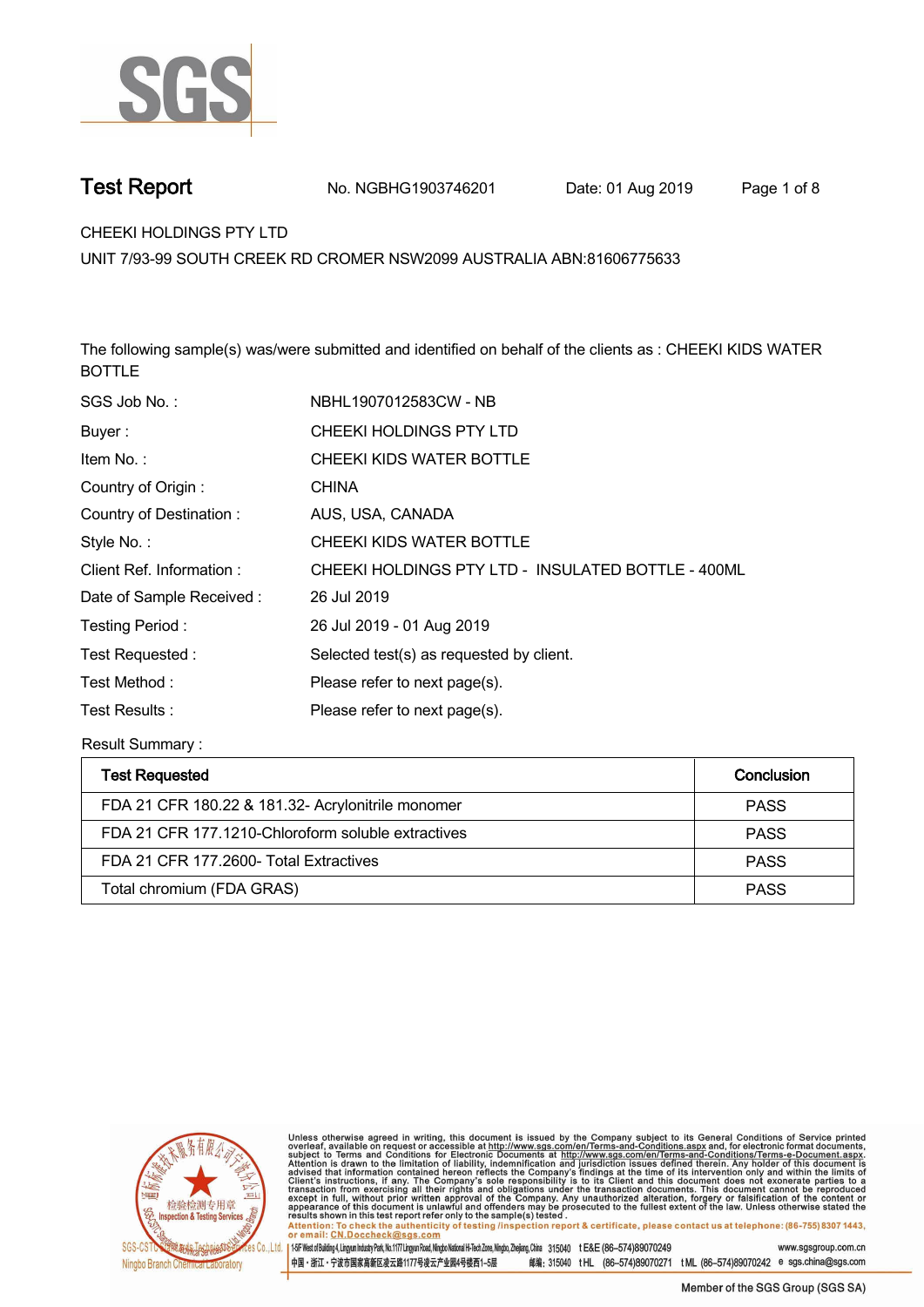

**Test Report. No. NGBHG1903746201 Date: 01 Aug 2019. Page 2 of 8.**

Signed for and on behalf of SGS-CSTC Standards Technical Services Co., Ltd. Ningbo Branch.

 $\chi_{\nu}$ ao

**Approved Signatory . . . Iris Xiao.**



Unless otherwise agreed in writing, this document is issued by the Company subject to its General Conditions of Service printed overleaf, available on request or accessible at http://www.sgs.com/en/Terms-and-Conditions.as

145F West of Building 4, Lingun Industry Park, No. 1177 Lingyun Road, Ningbo National Hi-Tech Zone, Ningbo, Zhejiang, China 315040 t E&E (86-574)89070249 www.sgsgroup.com.cn

中国・浙江・宁波市国家高新区凌云路1177号凌云产业园4号楼西1-5层 邮编: 315040 tHL (86-574)89070271 tML (86-574)89070242 e sgs.china@sgs.com Member of the SGS Group (SGS SA)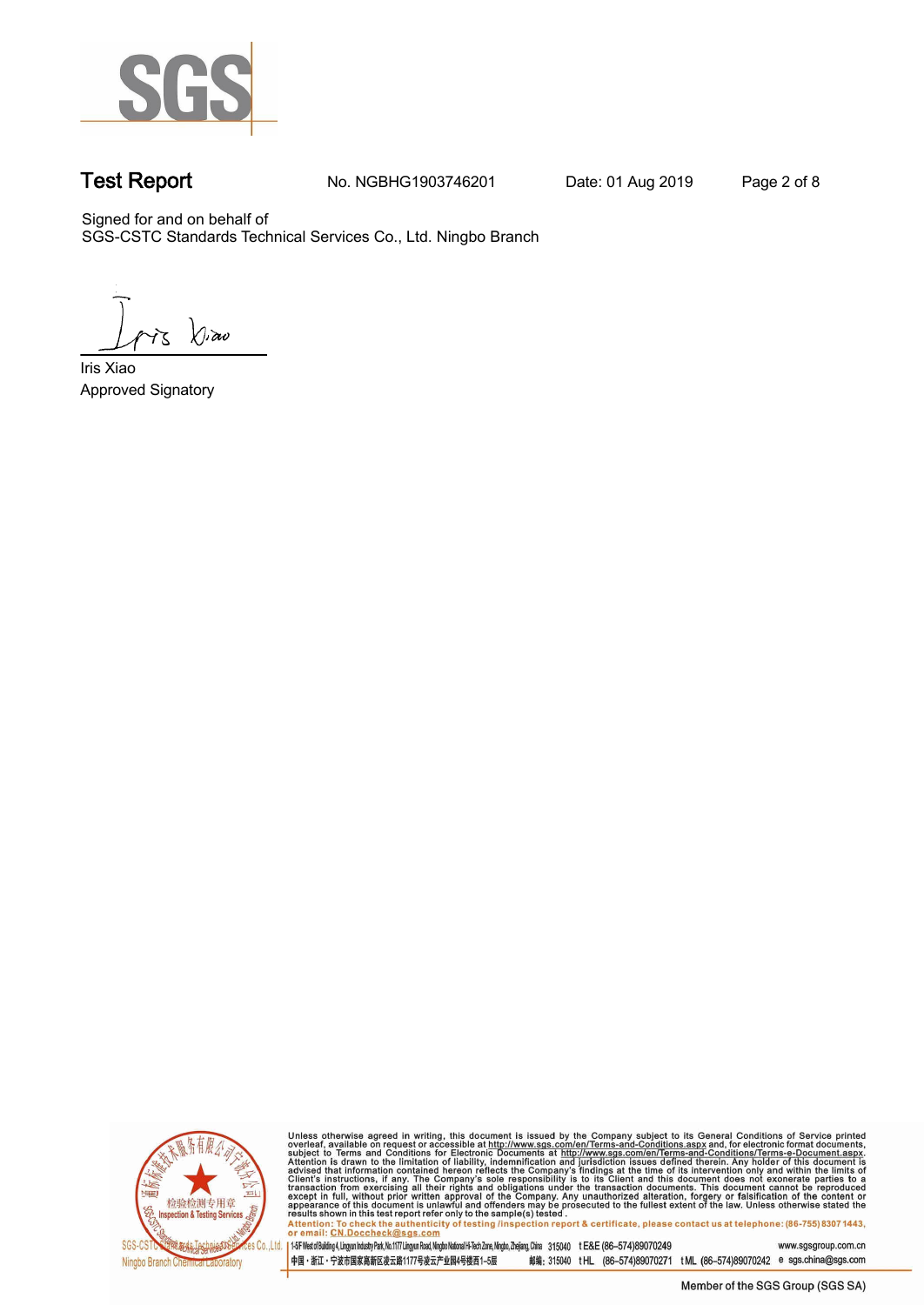

# **Test Report No. NGBHG1903746201** Date: 01 Aug 2019 Page 3 of 8

**Test Results :.**

**Test Part Description : .**

| Specimen No.    | <b>SGS Sample ID</b> | Description                 | <b>Material</b>         |
|-----------------|----------------------|-----------------------------|-------------------------|
|                 |                      |                             | (claimed by the client) |
| SN <sub>1</sub> | NGB19-037462.001     | Green plastic lid part      | ABS                     |
| SN <sub>2</sub> | NGB19-037462.002     | Deep green plastic lid part | <b>ABS</b>              |
| SN <sub>3</sub> | NGB19-037462.003     | Black silicone rubber tube  | SILICONE RUBBER         |
| SN <sub>4</sub> | NGB19-037462.004     | Milky silicone rubber ring  | <b>SILICONE RUBBER</b>  |
| SN <sub>5</sub> | NGB19-037462.005     | Silvery metal bottle        | <b>STAINLESS STEEL</b>  |
|                 |                      |                             |                         |

## **FDA 21 CFR 180.22 & 181.32- Acrylonitrile monomer.**

**Test Method :. With reference to FDA 21 CFR 180.22 & 181.32. .**

| Simulant Used   | <u>Time</u> | Temperature     | Max. Permissible             | Result of 001                  |
|-----------------|-------------|-----------------|------------------------------|--------------------------------|
|                 |             |                 | Limit                        | Acrylonitrile                  |
|                 |             |                 |                              | monomer content                |
| Distilled Water | 24.0hr(s)   | $120^{\circ}$ F | $0.003$ mg/inch <sup>2</sup> | $< 0.001$ mg/inch <sup>2</sup> |
| Simulant Used   | <u>Time</u> | Temperature     | Max. Permissible             | Result of 002                  |
|                 |             |                 | Limit                        | Acrylonitrile                  |
|                 |             |                 |                              | monomer content                |
| Distilled Water | 24.0hr(s)   | $120^{\circ}$ F | $0.003$ mg/inch <sup>2</sup> | $< 0.001$ mg/inch <sup>2</sup> |

## **FDA 21 CFR 177.1210-Chloroform soluble extractives.**

**Test Method :. With reference to FDA 21 CFR 177.1210 .**

| .               |             |                 |                  |                   |  |
|-----------------|-------------|-----------------|------------------|-------------------|--|
| Simulant Used   | <u>Time</u> | Temperature     | Max. Permissible | Result of 004     |  |
|                 |             |                 | Limit            | Chloroform-solubl |  |
|                 |             |                 |                  | e extractives     |  |
| Distilled Water | 24hr(s)     | $120^{\circ}$ F | 50mg/kg          | <5mg/kg           |  |

### **FDA 21 CFR 177.2600- Total Extractives.**

**Test Method :. With reference to FDA 21 CFR 177.2600. .**

| Simulant Used | ⊺ime | emperature | Max. Permissible | Result of 003            |
|---------------|------|------------|------------------|--------------------------|
|               |      |            | imit             | <b>Total Extractives</b> |



| Unless otherwise agreed in writing, this document is issued by the Company subject to its General Conditions of Service printed<br>overleaf, available on request or accessible at http://www.sqs.com/en/Terms-and-Conditions.aspx and, for electronic format documents,<br>subject to Terms and Conditions for Electronic Documents at http://www.sgs.com/en/Terms-and-Conditions/Terms-e-Document.aspx.<br>Attention is drawn to the limitation of liability, indemnification and jurisdiction issues defined therein. Any holder of this document is<br>advised that information contained hereon reflects the Company's findings at the time of its intervention only and within the limits of<br>Client's instructions, if any. The Company's sole responsibility is to its Client and this document does not exonerate parties to a<br>transaction from exercising all their rights and obligations under the transaction documents. This document cannot be reproduced<br>except in full, without prior written approval of the Company. Any unauthorized alteration, forgery or falsification of the content or<br>appearance of this document is unlawful and offenders may be prosecuted to the fullest extent of the law. Unless otherwise stated the<br>results shown in this test report refer only to the sample(s) tested. |
|-------------------------------------------------------------------------------------------------------------------------------------------------------------------------------------------------------------------------------------------------------------------------------------------------------------------------------------------------------------------------------------------------------------------------------------------------------------------------------------------------------------------------------------------------------------------------------------------------------------------------------------------------------------------------------------------------------------------------------------------------------------------------------------------------------------------------------------------------------------------------------------------------------------------------------------------------------------------------------------------------------------------------------------------------------------------------------------------------------------------------------------------------------------------------------------------------------------------------------------------------------------------------------------------------------------------------------------------|
| Attention: To check the authenticity of testing /inspection report & certificate, please contact us at telephone: (86-755) 8307 1443,<br>or email: CN.Doccheck@sgs.com                                                                                                                                                                                                                                                                                                                                                                                                                                                                                                                                                                                                                                                                                                                                                                                                                                                                                                                                                                                                                                                                                                                                                                    |
| 0., Ltd.   1-51F West of Building 4, Lingyun Industry Park, No.1177 Lingyun Road, Ningbo National Hi-Tech Zone, Ningbo, Zheijang, China 315040 t E&E (86—574)89070249<br>www.sgsgroup.com.cn                                                                                                                                                                                                                                                                                                                                                                                                                                                                                                                                                                                                                                                                                                                                                                                                                                                                                                                                                                                                                                                                                                                                              |
| 中国・浙江・宁波市国家高新区凌云路1177号凌云产业园4号楼西1-5层<br>e sgs.china@sgs.com<br>t ML (86-574)89070242<br>邮编: 315040 tHL (86-574)89070271                                                                                                                                                                                                                                                                                                                                                                                                                                                                                                                                                                                                                                                                                                                                                                                                                                                                                                                                                                                                                                                                                                                                                                                                                    |
|                                                                                                                                                                                                                                                                                                                                                                                                                                                                                                                                                                                                                                                                                                                                                                                                                                                                                                                                                                                                                                                                                                                                                                                                                                                                                                                                           |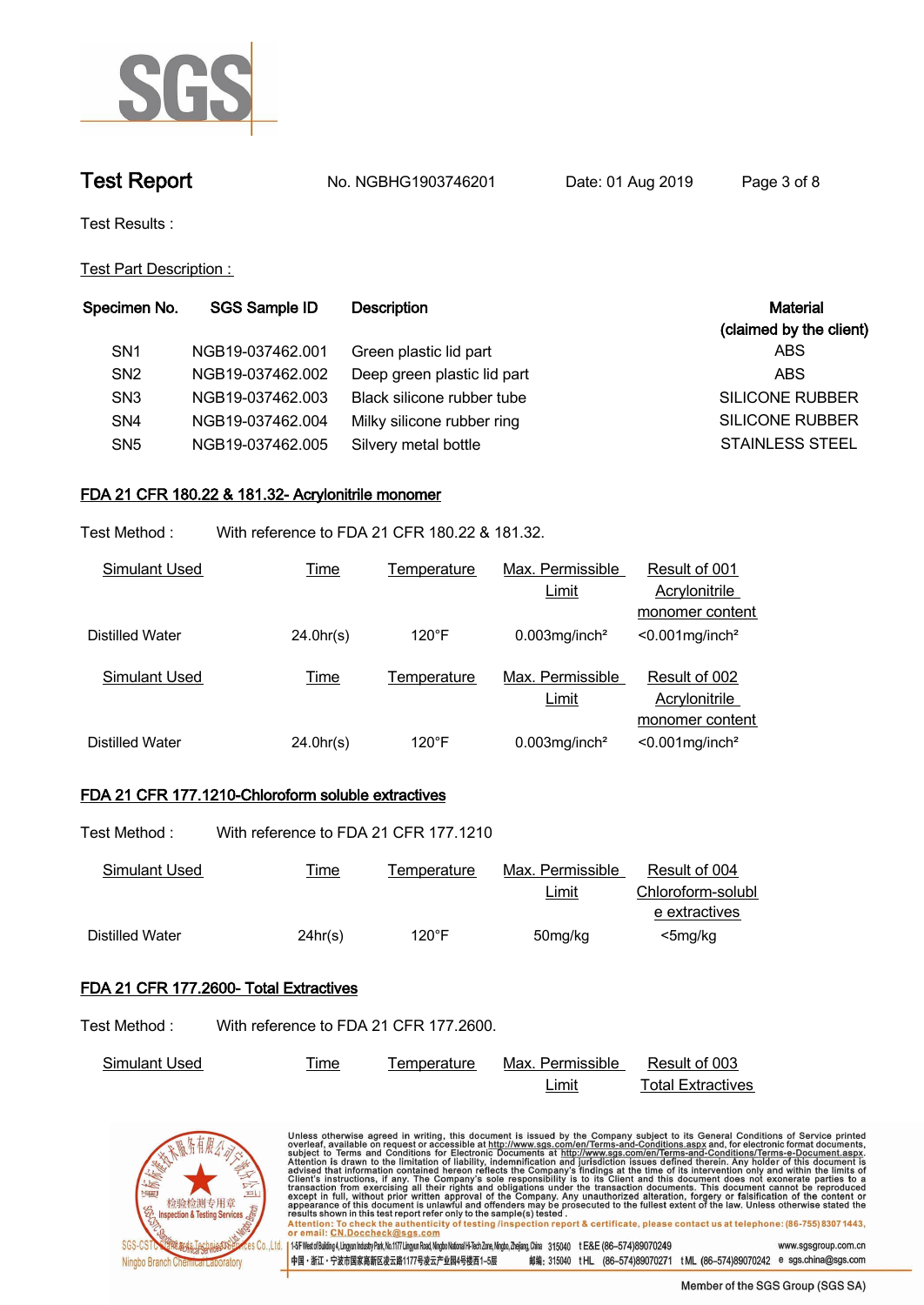

| <b>Test Report</b>           |          | No. NGBHG1903746201   | Date: 01 Aug 2019         |                              | Page 4 of 8 |
|------------------------------|----------|-----------------------|---------------------------|------------------------------|-------------|
| Distilled Water              | 7.0hr(s) | Reflux<br>temperature | $20$ mg/inch <sup>2</sup> | $< 0.5$ mg/inch <sup>2</sup> |             |
| <b>Succeeding Extraction</b> | 2.0hr(s) | Reflux<br>temperature | $1$ mg/inch <sup>2</sup>  | $< 0.5$ mg/inch <sup>2</sup> |             |

## **Total chromium (FDA GRAS).**

**Test Method :. Acid digestion, followed by analysis using ICP-OES. .**

| <u>Test Item(s)</u> | Limit | <i>005</i> |
|---------------------|-------|------------|
| Total Chromium,%    | ≥16   | 16.7       |

### **Remark:**

- **(1) hr = hour**
- **(2) < = less than**
- **(3) ⁰F = Fahrenheit degree**
- **(4) mg/inch² = milligram per square inch**
- **(5) mg/kg = milligram per kilogram**
- **(6) % = percentage of weight by weight**
- **(7) ≥ = great than or equal to**

**(8) Results & photo(s) of sample(s) 003~004 in this report refer to sample(s) 003~004 in test report NGBHG19037418..**



Unless otherwise agreed in writing, this document is issued by the Company subject to its General Conditions of Service printed<br>overleaf, available on request or accessible at http://www.sgs.com/en/Terms-and-Conditions.asp

Attention: To check the authenticity of testing linspection report & certificate, please contact us at telephone: (86-755) 8307 1443, or email: CN.Doccheck@sgs.com 145F West of Building 4, Lingyun Industry Park, No.1177 Lingyun Road, Ningbo National Hi-Tech Zone, Ningbo, Zhejang, China 315040 t E&E (86-574)89070249 www.sasgroup.com.cn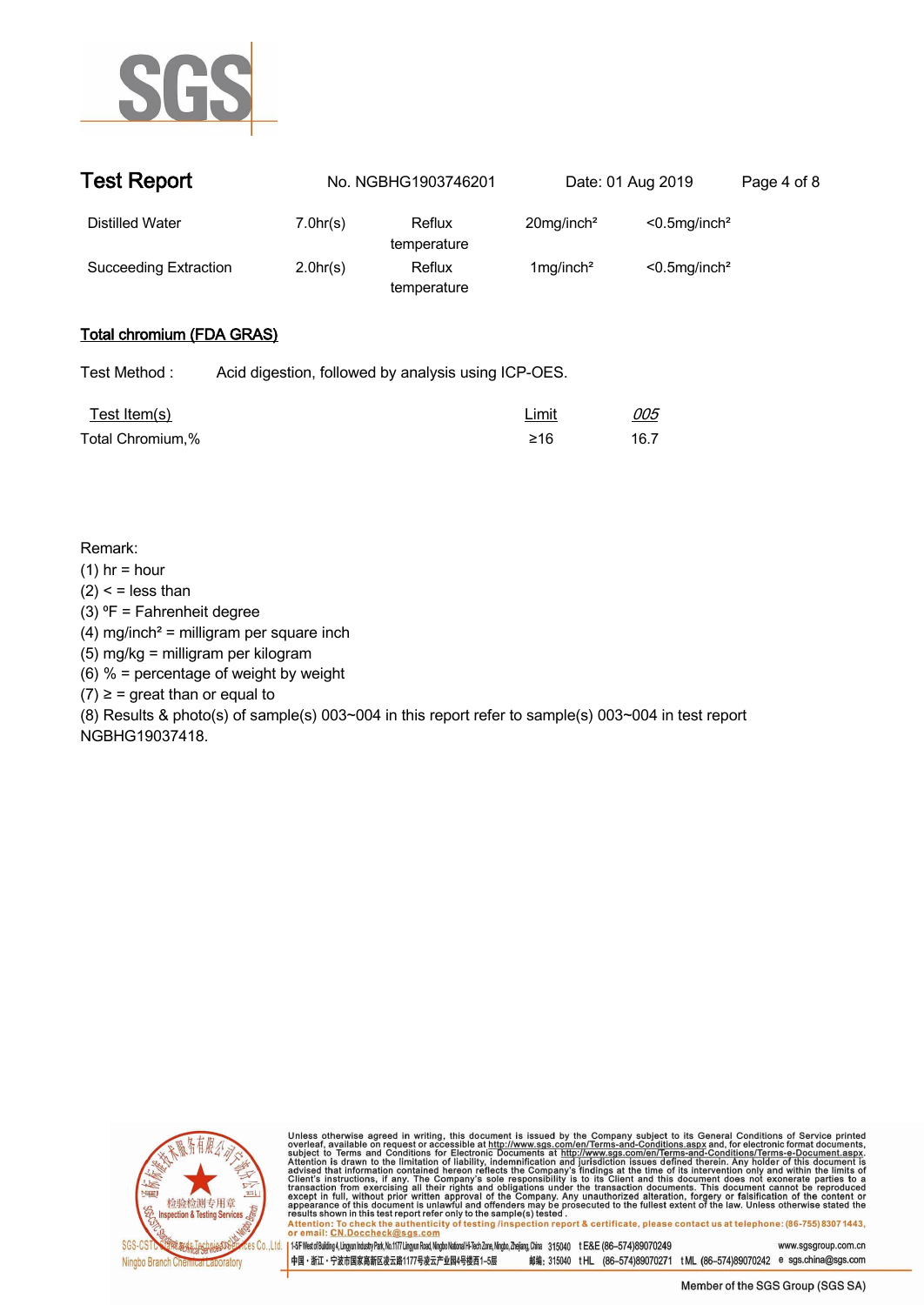

**Test Report. No. NGBHG1903746201** Date: 01 Aug 2019 Page 5 of 8

**Sample photo:.**



**NGB19-037462.002 .**



Unless otherwise agreed in writing, this document is issued by the Company subject to its General Conditions of Service printed<br>overleaf, available on request or accessible at <u>http://www.sgs.com/en/Terms-and-Conditions.a</u>

145F West of Building 4, Lingun Industry Park, No. 1177 Lingyun Road, Ningbo National Hi-Tech Zone, Ningbo, Zhejiang, China 315040 t E&E (86-574)89070249 www.sgsgroup.com.cn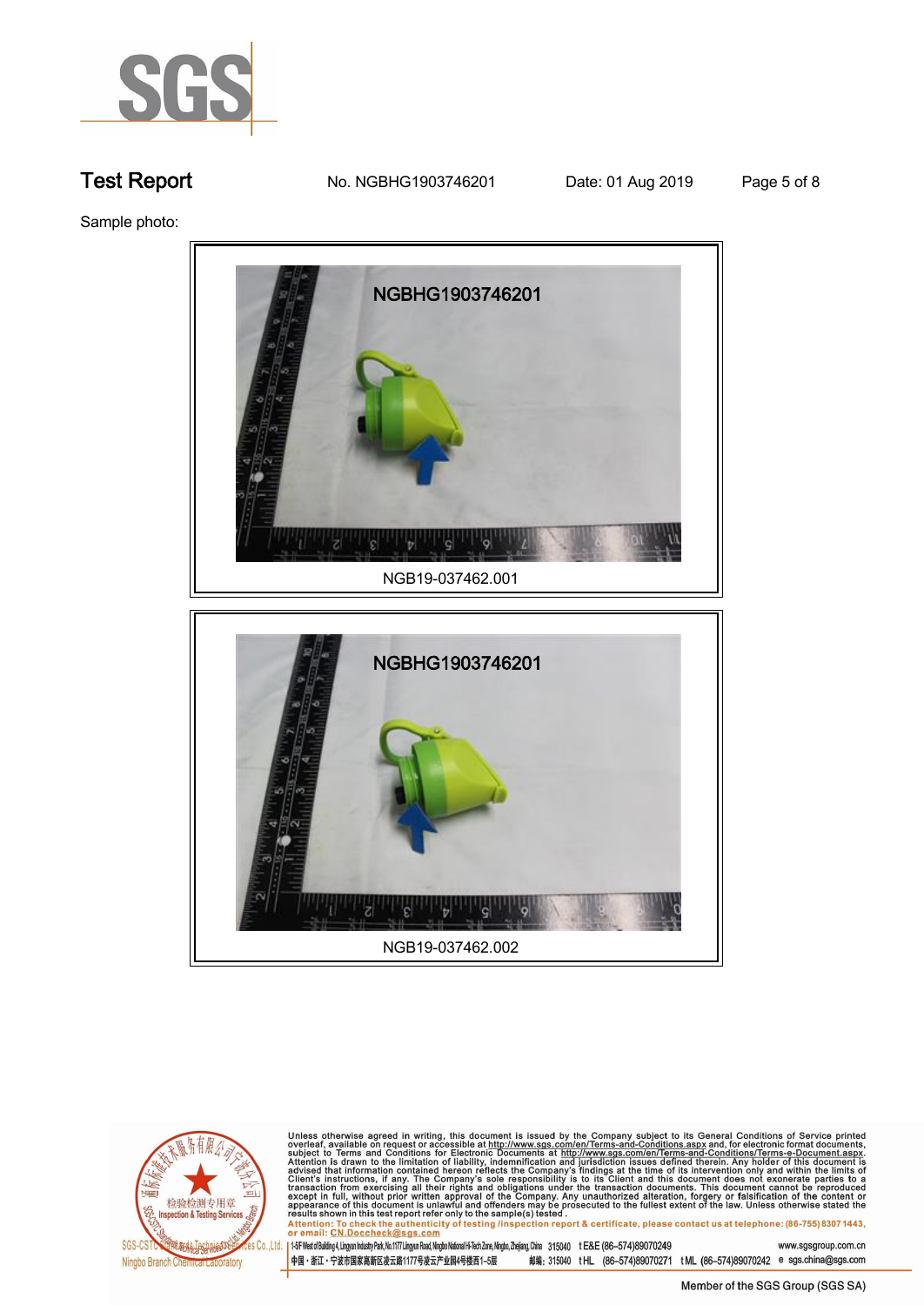

**Test Report. No. NGBHG1903746201** Date: 01 Aug 2019 Page 6 of 8



**NGB19-037462.004 .**



Unless otherwise agreed in writing, this document is issued by the Company subject to its General Conditions of Service printed<br>overleaf, available on request or accessible at http://www.sgs.com/en/Terms-and-Conditions.as

145F West of Building 4, Lingun Industry Park, No. 1177 Lingyun Road, Ningbo National Hi-Tech Zone, Ningbo, Zhejang, China 315040 t E&E (86-574)89070249 www.sgsgroup.com.cn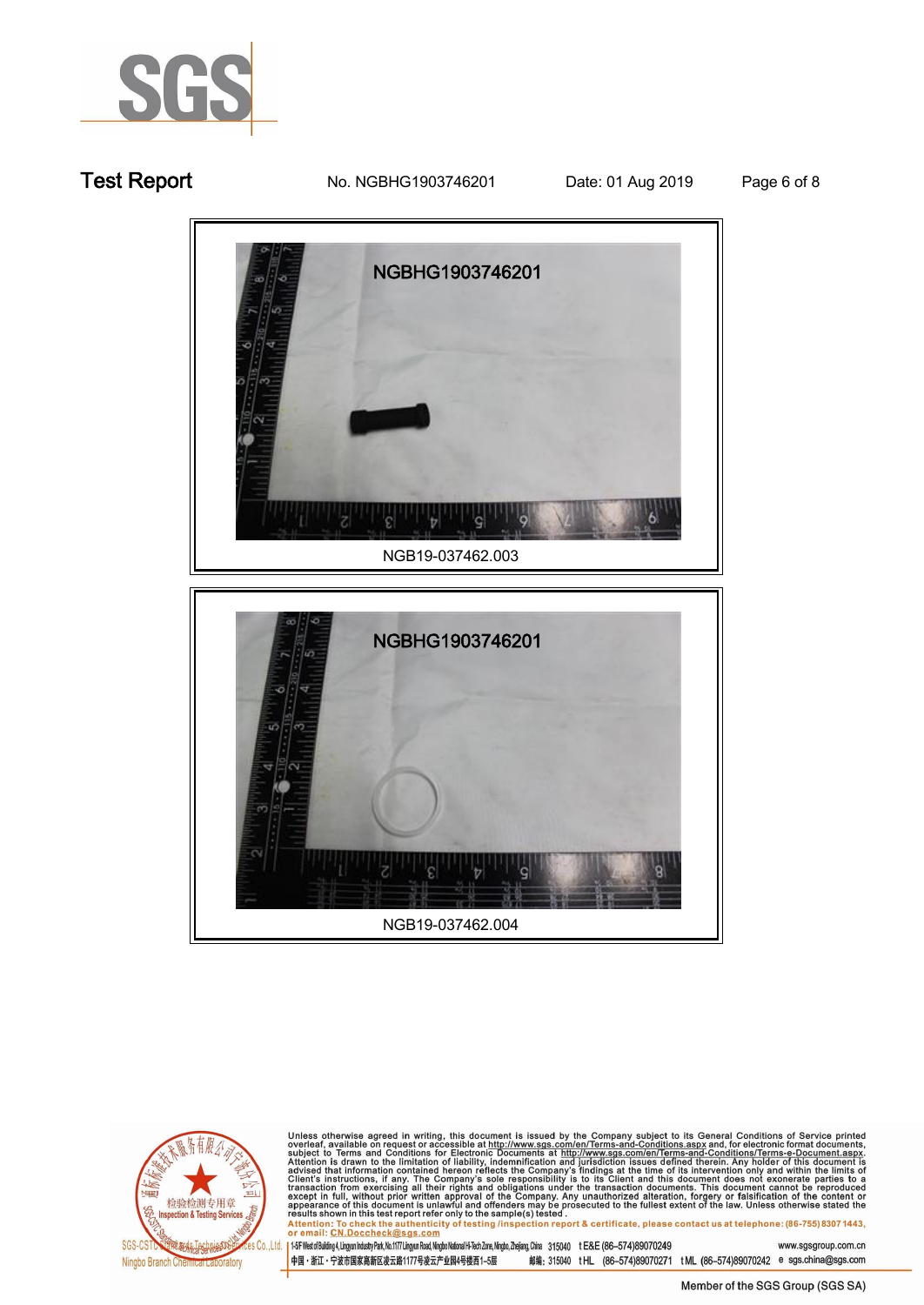

## **Test Report. No. NGBHG1903746201** Date: 01 Aug 2019 Page 7 of 8







Unless otherwise agreed in writing, this document is issued by the Company subject to its General Conditions of Service printed<br>overleaf, available on request or accessible at <u>http://www.sgs.com/en/Terms-and-Conditions.a</u>

145F West of Building 4, Lingun Industry Park, No. 1177 Lingyun Road, Ningbo National Hi-Tech Zone, Ningbo, Zhejiang, China 315040 t E&E (86-574)89070249 www.sgsgroup.com.cn